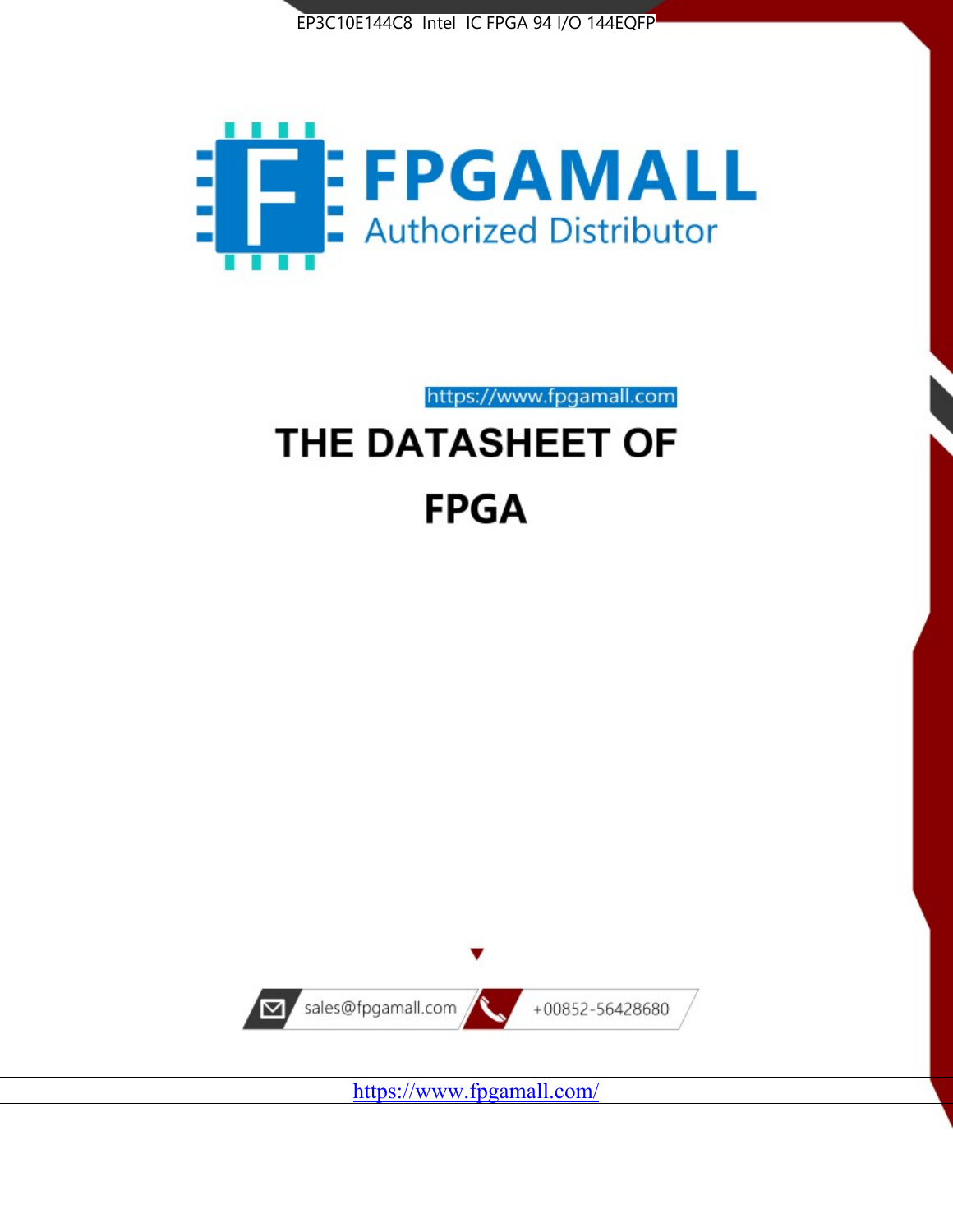EP3C10E144C8 Intel IC FPGA 94 I/O 144EQFP



# **1. Cyclone III Device Family Overview**

#### **CIII51001-2.4**

Cyclone® III device family offers a unique combination of high functionality, low power and low cost. Based on Taiwan Semiconductor Manufacturing Company (TSMC) low-power (LP) process technology, silicon optimizations and software features to minimize power consumption, Cyclone III device family provides the ideal solution for your high-volume, low-power, and cost-sensitive applications. To address the unique design needs, Cyclone III device family offers the following two variants:

- Cyclone III—lowest power, high functionality with the lowest cost
- Cyclone III LS—lowest power FPGAs with security

With densities ranging from about 5,000 to 200,000 logic elements (LEs) and 0.5 Megabits (Mb) to 8 Mb of memory for less than  $\frac{1}{4}$  watt of static power consumption, Cyclone III device family makes it easier for you to meet your power budget. Cyclone III LS devices are the first to implement a suite of security features at the silicon, software, and intellectual property (IP) level on a low-power and high-functionality FPGA platform. This suite of security features protects the IP from tampering, reverse engineering and cloning. In addition, Cyclone III LS devices support design separation which enables you to introduce redundancy in a single chip to reduce size, weight, and power of your application.

This chapter contains the following sections:

- "Cyclone III Device Family Features" on page 1–1
- "Cyclone III Device Family Architecture" on page 1–6
- "Reference and Ordering Information" on page 1–12

## **Cyclone III Device Family Features**

Cyclone III device family offers the following features:

#### **Lowest Power FPGAs**

- Lowest power consumption with TSMC low-power process technology and Altera® power-aware design flow
- Low-power operation offers the following benefits:
	- Extended battery life for portable and handheld applications
	- Reduced or eliminated cooling system costs
	- Operation in thermally-challenged environments
- Hot-socketing operation support

@ 2012 Altera Corporation. All rights reserved. ALTERA, ARRIA, CYCLONE, HARDCOPY, MAX, MEGACORE, NIOS, QUARTUS and STRATIX words and logos are trademarks of Altera Corporation and registered in the U.S. Patent and Trademar



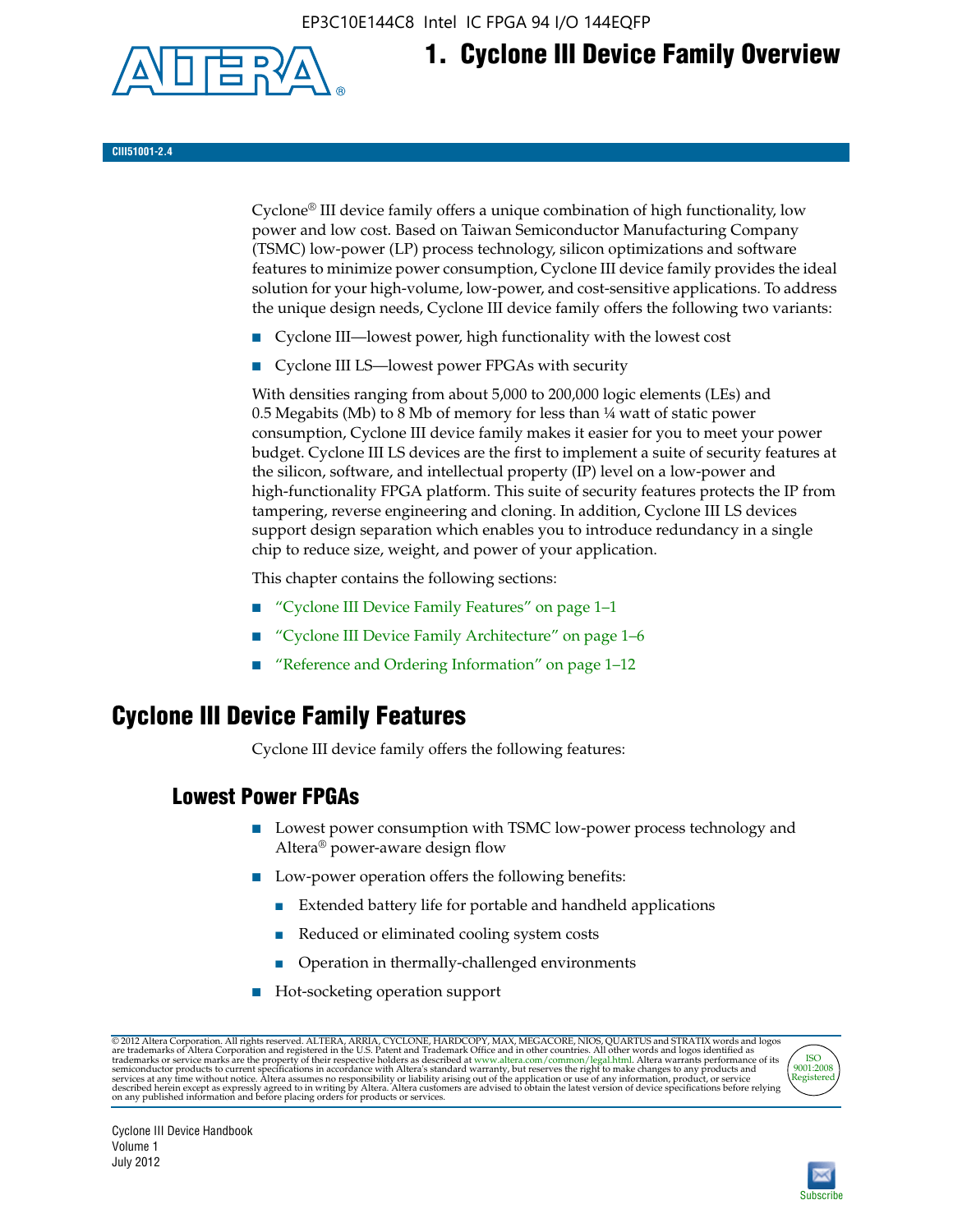#### **Design Security Feature**

Cyclone III LS devices offer the following design security features:

- Configuration security using advanced encryption standard (AES) with 256-bit volatile key
- **■** Routing architecture optimized for design separation flow with the Quartus<sup>®</sup> II software
	- Design separation flow achieves both physical and functional isolation between design partitions
- Ability to disable external JTAG port
- Error Detection (ED) Cycle Indicator to core
	- Provides a pass or fail indicator at every ED cycle
	- Provides visibility over intentional or unintentional change of configuration random access memory (CRAM) bits
- Ability to perform zeroization to clear contents of the FPGA logic, CRAM, embedded memory, and AES key
- Internal oscillator enables system monitor and health check capabilities

#### **Increased System Integration**

- High memory-to-logic and multiplier-to-logic ratio
- High I/O count, low-and mid-range density devices for user I/O constrained applications
	- Adjustable I/O slew rates to improve signal integrity
	- Supports I/O standards such as LVTTL, LVCMOS, SSTL, HSTL, PCI, PCI-X, LVPECL, bus LVDS (BLVDS), LVDS, mini-LVDS, RSDS, and PPDS
	- Supports the multi-value on-chip termination (OCT) calibration feature to eliminate variations over process, voltage, and temperature (PVT)
- Four phase-locked loops (PLLs) per device provide robust clock management and synthesis for device clock management, external system clock management, and I/O interfaces
	- Five outputs per PLL
	- Cascadable to save I/Os, ease PCB routing, and reduce jitter
	- Dynamically reconfigurable to change phase shift, frequency multiplication or division, or both, and input frequency in the system without reconfiguring the device
- Remote system upgrade without the aid of an external controller
- Dedicated cyclical redundancy code checker circuitry to detect single-event upset (SEU) issues
- Nios<sup>®</sup> II embedded processor for Cyclone III device family, offering low cost and custom-fit embedded processing solutions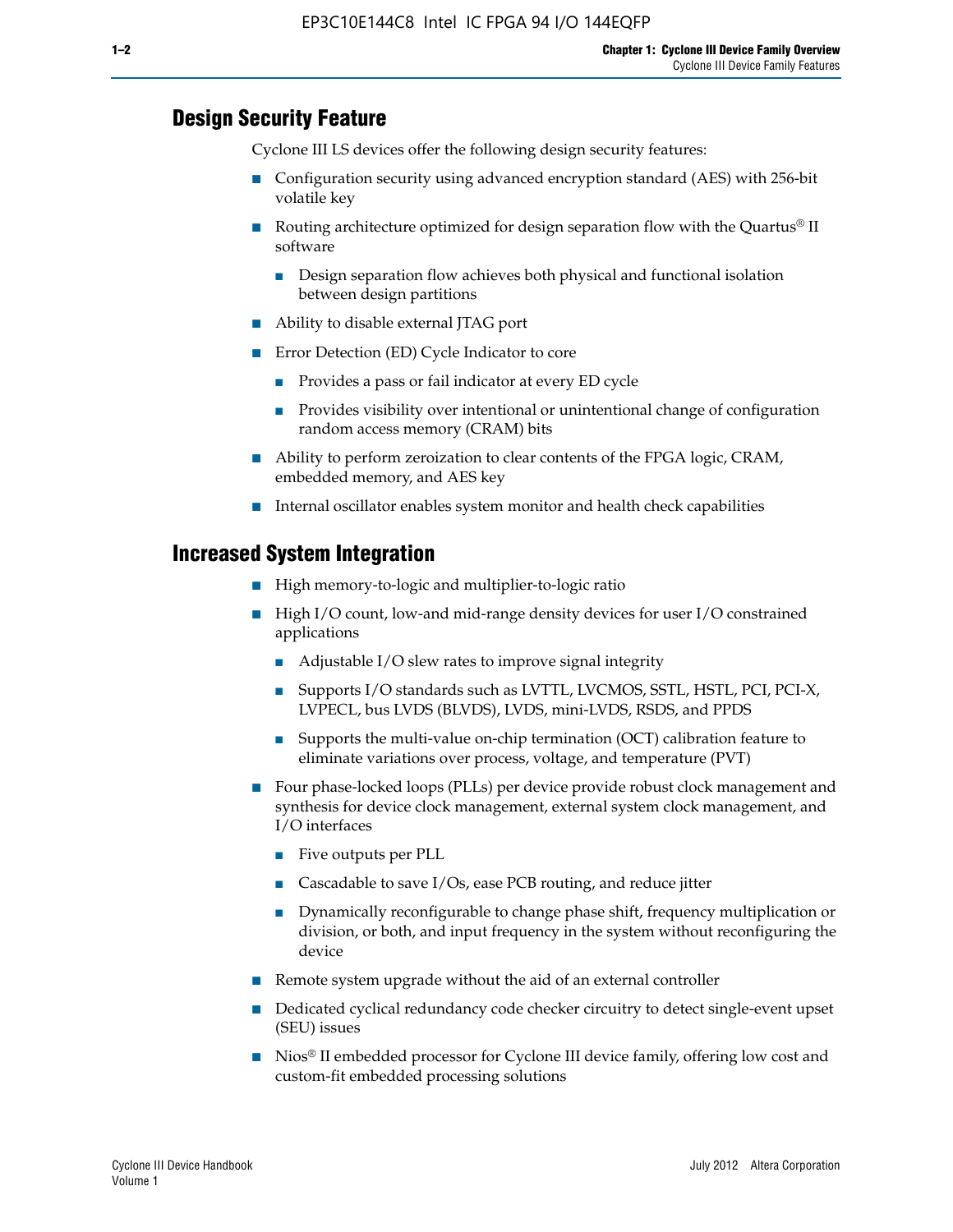- Wide collection of pre-built and verified IP cores from Altera and Altera Megafunction Partners Program (AMPP) partners
- Supports high-speed external memory interfaces such as DDR, DDR2, SDR SDRAM, and QDRII SRAM
	- Auto-calibrating PHY feature eases the timing closure process and eliminates variations with PVT for DDR, DDR2, and QDRII SRAM interfaces

Cyclone III device family supports vertical migration that allows you to migrate your device to other devices with the same dedicated pins, configuration pins, and power pins for a given package-across device densities. This allows you to optimize device density and cost as your design evolves.

Table 1–1 lists Cyclone III device family features.

**Table 1–1. Cyclone III Device Family Features**

| <b>Family</b>     | <b>Device</b> | Logic<br><b>Elements</b> | <b>Number of</b><br>M9K<br><b>Blocks</b> | <b>Total RAM</b><br><b>Bits</b> | 18 x 18<br><b>Multipliers</b> | <b>PLLs</b>    | Global<br><b>Clock</b><br><b>Networks</b> | <b>Maximum</b><br>User I/Os |
|-------------------|---------------|--------------------------|------------------------------------------|---------------------------------|-------------------------------|----------------|-------------------------------------------|-----------------------------|
|                   | <b>EP3C5</b>  | 5,136                    | 46                                       | 423,936                         | 23                            | $\overline{2}$ | 10                                        | 182                         |
|                   | EP3C10        | 10,320                   | 46                                       | 423,936                         | 23                            | $\overline{2}$ | 10                                        | 182                         |
|                   | EP3C16        | 15,408                   | 56                                       | 516,096                         | 56                            | 4              | 20                                        | 346                         |
| Cyclone III       | EP3C25        | 24,624                   | 66                                       | 608,256                         | 66                            | 4              | 20                                        | 215                         |
|                   | EP3C40        | 39,600                   | 126                                      | 1,161,216                       | 126                           | 4              | 20                                        | 535                         |
|                   | EP3C55        | 55,856                   | 260                                      | 2,396,160                       | 156                           | 4              | 20                                        | 377                         |
|                   | EP3C80        | 81,264                   | 305                                      | 2,810,880                       | 244                           | 4              | 20                                        | 429                         |
|                   | EP3C120       | 119,088                  | 432                                      | 3,981,312                       | 288                           | 4              | 20                                        | 531                         |
|                   | EP3CLS70      | 70,208                   | 333                                      | 3,068,928                       | 200                           | 4              | 20                                        | 429                         |
| Cyclone III<br>LS | EP3CLS100     | 100,448                  | 483                                      | 4,451,328                       | 276                           | 4              | 20                                        | 429                         |
|                   | EP3CLS150     | 150,848                  | 666                                      | 6,137,856                       | 320                           | 4              | 20                                        | 429                         |
|                   | EP3CLS200     | 198,464                  | 891                                      | 8,211,456                       | 396                           | 4              | 20                                        | 429                         |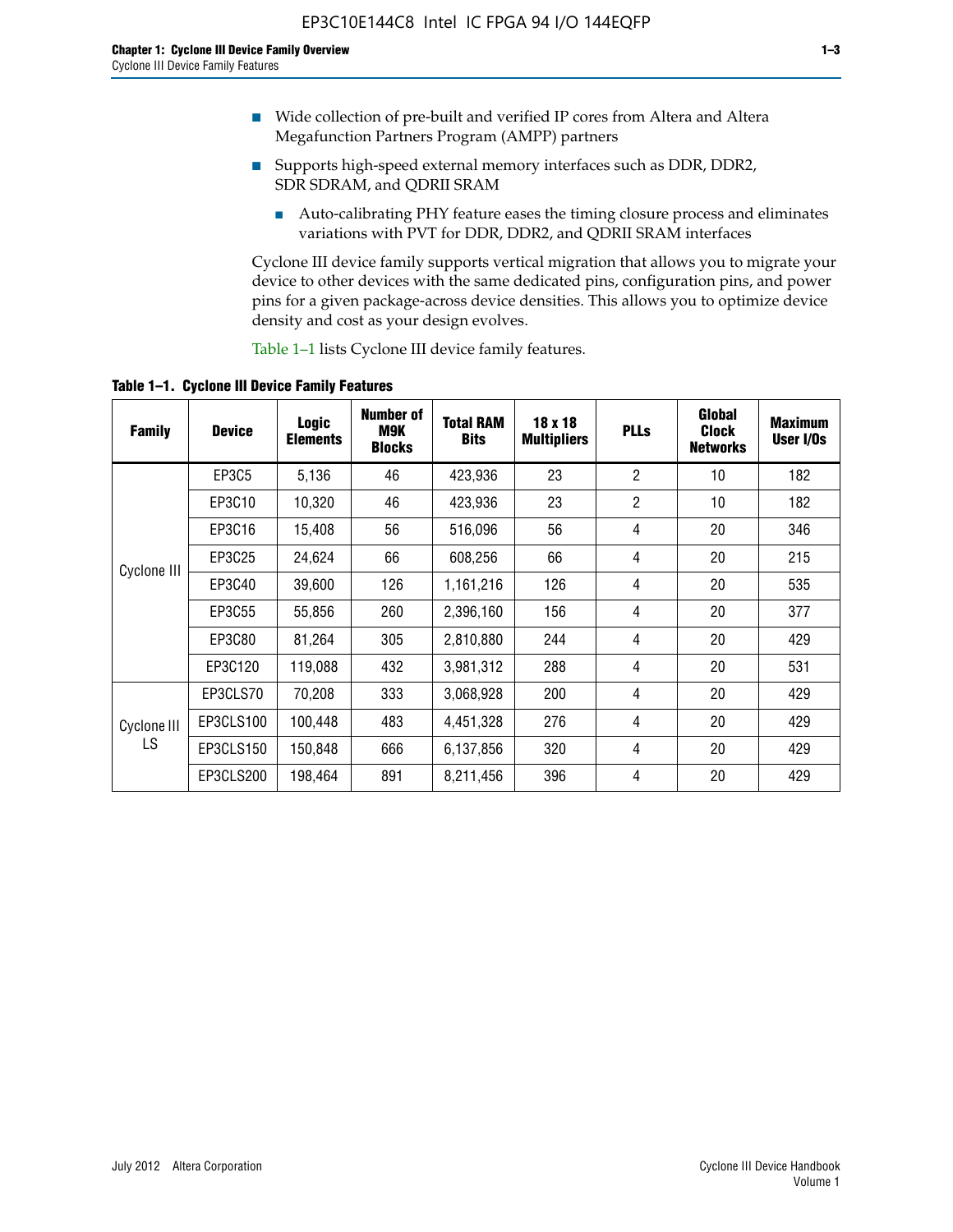Table 1–2 lists Cyclone III device family package options, I/O pins, and differential channel counts.

| Table 1–2. Cyclone III Device Family Package Options, I/O pin and Differential Channel Counts (1), (2), (3), (4), (5) |  |
|-----------------------------------------------------------------------------------------------------------------------|--|
|-----------------------------------------------------------------------------------------------------------------------|--|

| <b>Family</b>      | <b>Package</b> | E144 $(7)$ | M164     | P240    | F256    | <b>U256</b> | F324     | F484     | <b>U484</b> | F780           |
|--------------------|----------------|------------|----------|---------|---------|-------------|----------|----------|-------------|----------------|
|                    | EP3C5          | 94, 22     | 4106, 28 |         | 182, 68 | 182, 68     |          |          |             |                |
| Cyclone III<br>(8) | EP3C10         | 94, 22     | 106, 28  |         | 182, 68 | 182, 68     |          |          |             |                |
|                    | EP3C16         | 84, 19     | 92, 23   | 160, 47 | 168, 55 | 168, 55     |          | 346, 140 | 4346, 140   |                |
|                    | EP3C25         | 82, 18     |          | 148, 43 | 156, 54 | 156, 54     | 4215, 83 |          |             |                |
|                    | EP3C40         |            |          | 128, 26 |         |             | 195, 61  | 331, 127 | 331, 127    | $-535, 227(6)$ |
|                    | EP3C55         |            |          |         |         |             |          | 327, 135 | 327, 135    | 377, 163       |
|                    | EP3C80         |            |          |         |         |             |          | 295, 113 | ,295, 113   | 429, 181       |
|                    | EP3C120        |            |          |         |         |             |          | 283, 106 |             | 531, 233       |
|                    | EP3CLS70       |            |          |         |         |             |          | 294, 113 | 4294, 113   | 429, 181       |
| Cyclone III<br>LS  | EP3CLS100      |            |          |         |         |             |          | 294, 113 | 294, 113    | 429, 181       |
|                    | EP3CLS150      |            |          |         |         |             |          | 226, 87  |             | 429, 181       |
|                    | EP3CLS200      |            |          |         |         |             |          | 226, 87  |             | 429, 181       |

**Notes to Table 1–2:**

(1) For each device package, the first number indicates the number of the I/O pin; the second number indicates the differential channel count.

(2) For more information about device packaging specifications, refer to the Cyclone III [Package and Thermal Resistance](http://www.altera.com/support/devices/packaging/specifications/pkg-pin/dev-package-listing.jsp?device=Cyclone_III) webpage.

(3) The I/O pin numbers are the maximum I/O counts (including clock input pins) supported by the device package combination and can be affected by the configuration scheme selected for the device.

(4) All packages are available in lead-free and leaded options.

(5) Vertical migration is not supported between Cyclone III and Cyclone III LS devices.

(6) The EP3C40 device in the F780 package supports restricted vertical migration. Maximum user I/Os are restricted to 510 I/Os if you enable migration to the EP3C120 and are using voltage referenced I/O standards. If you are not using voltage referenced I/O standards, you can increase the maximum number of I/Os.

(7) The E144 package has an exposed pad at the bottom of the package. This exposed pad is a ground pad that must be connected to the ground plane on your PCB. Use this exposed pad for electrical connectivity and not for thermal purposes.

(8) All Cyclone III device UBGA packages are supported by the Quartus II software version 7.1 SP1 and later, with the exception of the UBGA packages of EP3C16, which are supported by the Quartus II software version 7.2.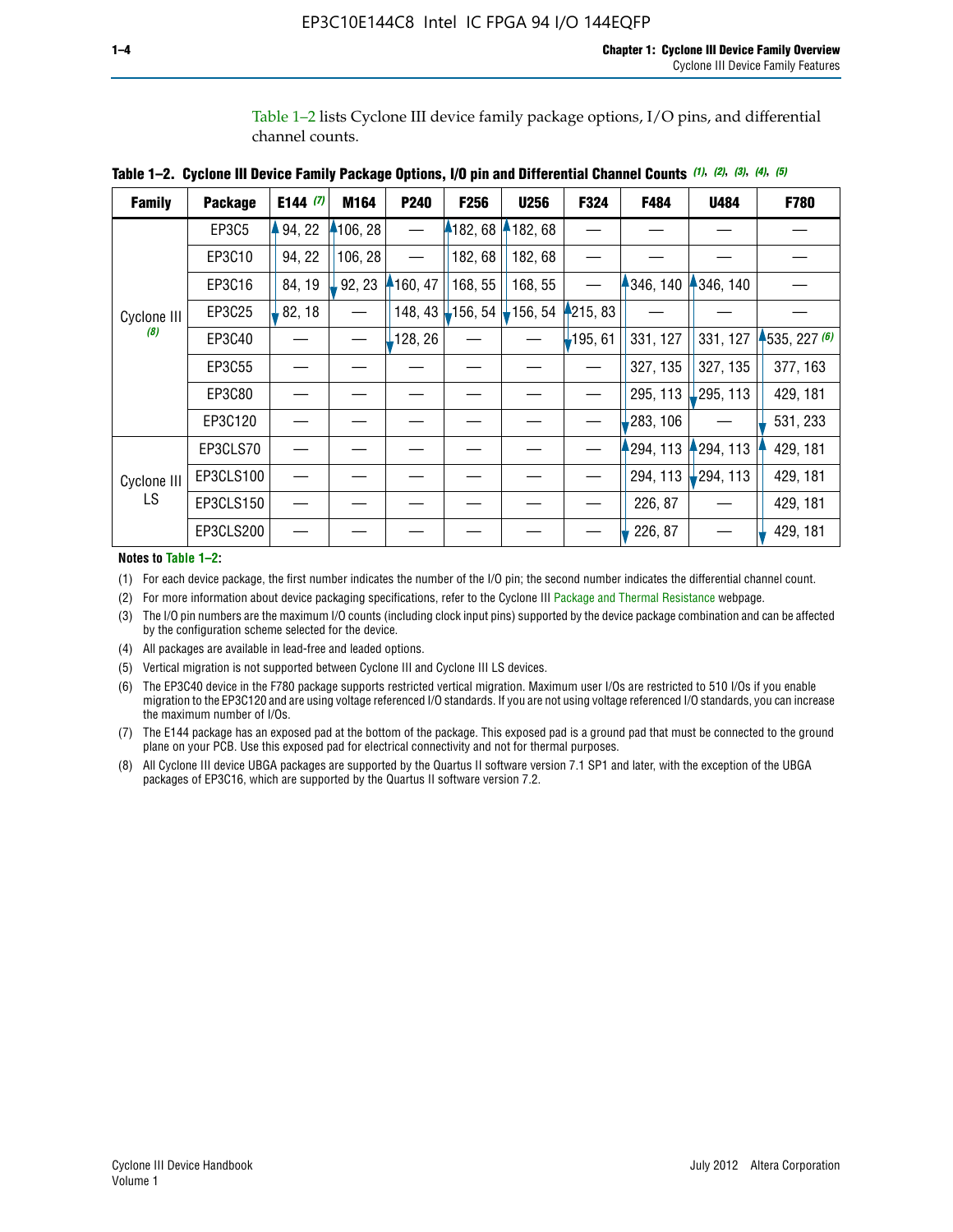Table 1–3 lists Cyclone III device family package sizes.

| <b>Family</b>  | <b>Package</b>   | Pitch (mm) | Nominal Area (mm <sup>2</sup> ) | Length x Width (mm $\times$ mm) | Height (mm) |
|----------------|------------------|------------|---------------------------------|---------------------------------|-------------|
|                | E144             | 0.5        | 484                             | $22 \times 22$                  | 1.60        |
| Cyclone III    | M164             | 0.5        | 64                              | $8 \times 8$                    | 1.40        |
|                | P <sub>240</sub> | 0.5        | 1197                            | $34.6 \times 34.6$              | 4.10        |
|                | F <sub>256</sub> | 1.0        | 289                             | $17 \times 17$                  | 1.55        |
|                | U256             | 0.8        | 196                             | $14 \times 14$                  | 2.20        |
|                | F324             | 1.0        | 361                             | $19 \times 19$                  | 2.20        |
|                | F484             | 1.0        | 529                             | $23 \times 23$                  | 2.60        |
|                | U484             | 0.8        | 361                             | $19 \times 19$                  | 2.20        |
|                | F780             | 1.0        | 841                             | $29 \times 29$                  | 2.60        |
| Cyclone III LS | F484             | 1.0        | 529                             | $23 \times 23$                  | 2.60        |
|                | U484             | 0.8        | 361                             | $19 \times 19$                  | 2.20        |
|                | F780             | 1.0        | 841                             | $29 \times 29$                  | 2.60        |

**Table 1–3. Cyclone III Device Family Package Sizes**

Table 1–4 lists Cyclone III device family speed grades.

**Table 1–4. Cyclone III Device Family Speed Grades (Part 1 of 2)**

| <b>Family</b> | <b>Device</b> | E144              | M164          | <b>P240</b> | <b>F256</b>           | <b>U256</b>           | F324                  | F484                  | U484                  | <b>F780</b>       |
|---------------|---------------|-------------------|---------------|-------------|-----------------------|-----------------------|-----------------------|-----------------------|-----------------------|-------------------|
|               | EP3C5         | C7, C8,<br>17, A7 | C7, C8,<br>17 |             | C6, C7,<br>C8, I7, A7 | C6, C7,<br>C8, I7, A7 |                       |                       |                       |                   |
|               | EP3C10        | C7, C8,<br>17, A7 | C7, C8,<br>17 |             | C6, C7,<br>C8, I7, A7 | C6, C7,<br>C8, I7, A7 |                       |                       |                       |                   |
|               | EP3C16        | C7, C8,<br>17, A7 | C7, C8,<br>17 | C8          | C6, C7,<br>C8, I7, A7 | C6, C7,<br>C8, I7, A7 |                       | C6, C7,<br>C8, I7, A7 | C6, C7,<br>C8, I7, A7 |                   |
| Cyclone III   | EP3C25        | C7, C8,<br>17, A7 |               | C8          | C6, C7,<br>C8, I7, A7 | C6, C7,<br>C8, I7, A7 | C6, C7,<br>C8, I7, A7 |                       |                       |                   |
|               | EP3C40        |                   |               | C8          |                       |                       | C6, C7,<br>C8, I7, A7 | C6, C7,<br>C8, I7, A7 | C6, C7,<br>C8, I7, A7 | C6, C7,<br>C8, 17 |
|               | EP3C55        |                   |               |             |                       |                       |                       | C6, C7,<br>C8, I7     | C6, C7,<br>C8, 17     | C6, C7,<br>C8, 17 |
|               | EP3C80        |                   |               |             |                       |                       |                       | C6, C7,<br>C8, 17     | C6, C7,<br>C8, 17     | C6, C7,<br>C8, 17 |
|               | EP3C120       |                   |               |             |                       |                       |                       | C7, C8, I7            |                       | C7, C8,<br>17     |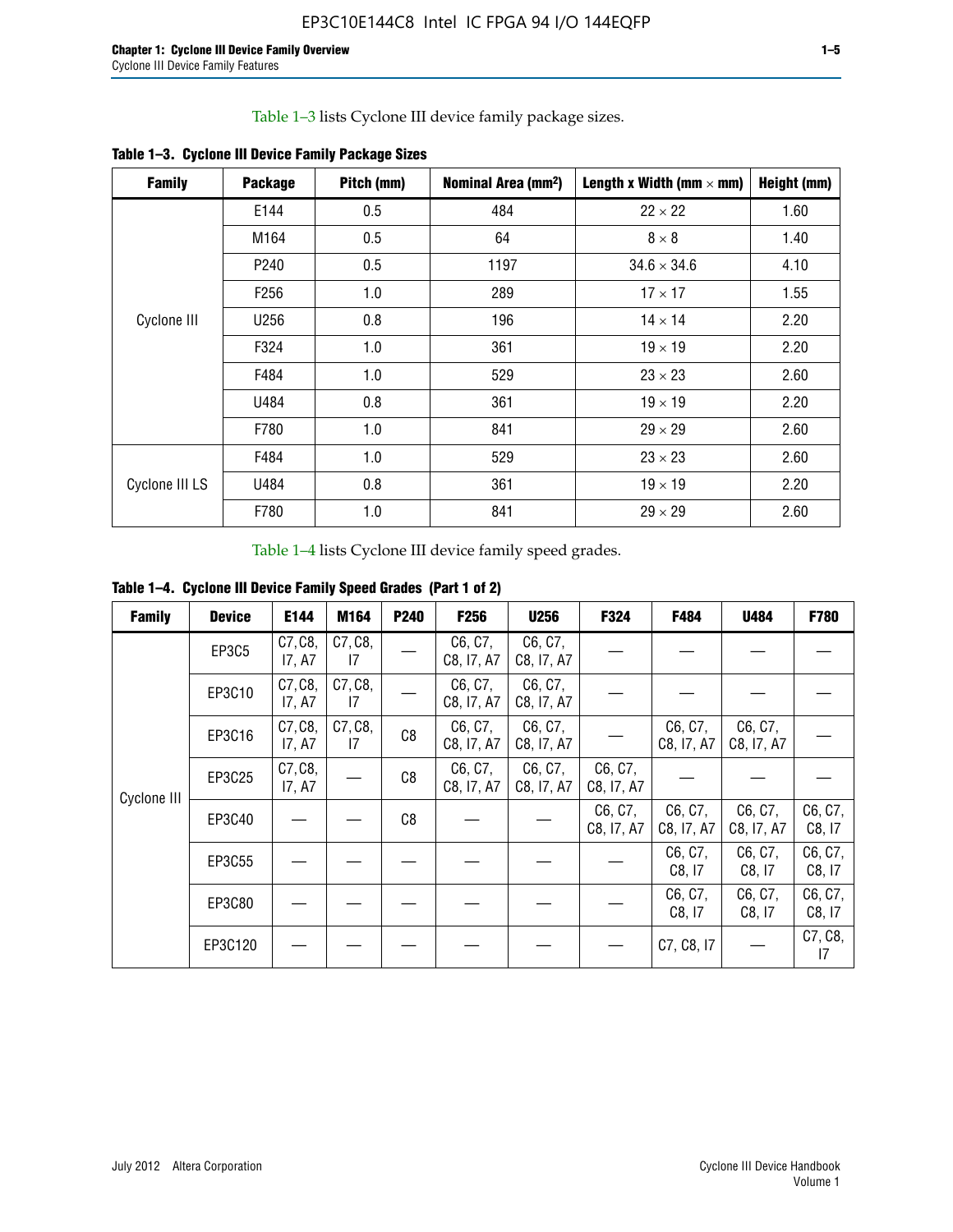| <b>Family</b> | <b>Device</b> | E144 | M164 | <b>P240</b> | <b>F256</b> | <b>U256</b> | F324 | F484                      | U484       | F780          |
|---------------|---------------|------|------|-------------|-------------|-------------|------|---------------------------|------------|---------------|
| Cyclone III   | EP3CLS70      |      |      |             |             |             |      | $C7, C8, 17$ $C7, C8, 17$ |            | C7, C8,       |
|               | EP3CLS100     |      |      |             |             |             |      | C7, C8, 17                | C7, C8, I7 | C7, C8,       |
| LS            | EP3CLS150     |      |      |             |             |             |      | C7, C8, I7                |            | C7, C8,<br>17 |
|               | EP3CLS200     |      |      |             |             |             |      | C7, C8, I7                |            | C7, C8,<br>17 |

**Table 1–4. Cyclone III Device Family Speed Grades (Part 2 of 2)**

Table 1–5 lists Cyclone III device family configuration schemes.

| <b>IQUIE 1-3. CYCLUILE III DEVICE FAILIIV CUILILUILATION SCIIENIES</b> |                    |                       |  |  |
|------------------------------------------------------------------------|--------------------|-----------------------|--|--|
| <b>Configuration Scheme</b>                                            | <b>Cyclone III</b> | <b>Cyclone III LS</b> |  |  |
| Active serial (AS)                                                     |                    |                       |  |  |
| Active parallel (AP)                                                   |                    |                       |  |  |
| Passive serial (PS)                                                    |                    |                       |  |  |
| Fast passive parallel (FPP)                                            |                    |                       |  |  |
| Joint Test Action Group (JTAG)                                         |                    |                       |  |  |

**Table 1–5. Cyclone III Device Family Configuration Schemes**

## **Cyclone III Device Family Architecture**

Cyclone III device family includes a customer-defined feature set that is optimized for portable applications and offers a wide range of density, memory, embedded multiplier, and I/O options. Cyclone III device family supports numerous external memory interfaces and I/O protocols that are common in high-volume applications. The Quartus II software features and parameterizable IP cores make it easier for you to use the Cyclone III device family interfaces and protocols.

The following sections provide an overview of the Cyclone III device family features.

#### **Logic Elements and Logic Array Blocks**

The logic array block (LAB) consists of 16 logic elements and a LAB-wide control block. An LE is the smallest unit of logic in the Cyclone III device family architecture. Each LE has four inputs, a four-input look-up table (LUT), a register, and output logic. The four-input LUT is a function generator that can implement any function with four variables.

f For more information about LEs and LABs, refer to the *[Logic Elements and Logic Array](http://www.altera.com/literature/hb/cyc3/cyc3_ciii51002.pdf)  [Blocks in the Cyclone III Device Family](http://www.altera.com/literature/hb/cyc3/cyc3_ciii51002.pdf)* chapter.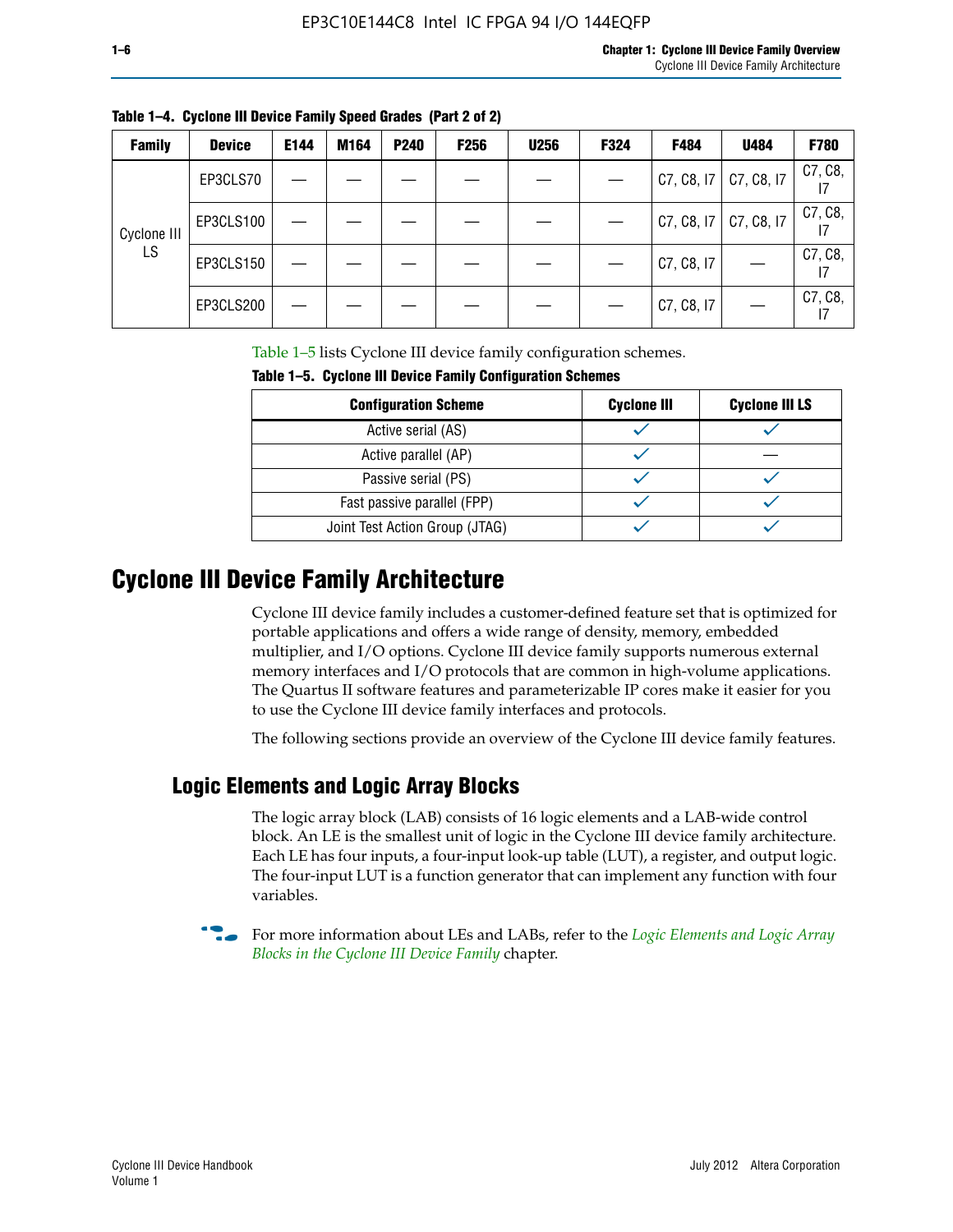#### **Memory Blocks**

Each M9K memory block of the Cyclone III device family provides nine Kbits of on-chip memory capable of operating at up to 315 MHz for Cyclone III devices and up to 274 MHz for Cyclone III LS devices. The embedded memory structure consists of M9K memory blocks columns that you can configure as RAM, first-in first-out (FIFO) buffers, or ROM. The Cyclone III device family memory blocks are optimized for applications such as high throughout packet processing, embedded processor program, and embedded data storage.

The Quartus II software allows you to take advantage of the M9K memory blocks by instantiating memory using a dedicated megafunction wizard or by inferring memory directly from the VHDL or Verilog source code.

M9K memory blocks support single-port, simple dual-port, and true dual-port operation modes. Single-port mode and simple dual-port mode are supported for all port widths with a configuration of  $\times1$ ,  $\times2$ ,  $\times4$ ,  $\times8$ ,  $\times9$ ,  $\times16$ ,  $\times18$ ,  $\times32$ , and  $\times36$ . True dual-port is supported in port widths with a configuration of  $\times$ 1,  $\times$ 2,  $\times$ 4,  $\times$ 8,  $\times$ 9,  $\times$ 16, and ×18.



**For more information about memory blocks, refer to the** *Memory Blocks in the Cyclone [III Device Family](http://www.altera.com/literature/hb/cyc3/cyc3_ciii51004.pdf)* chapter.

#### **Embedded Multipliers and Digital Signal Processing Support**

Cyclone III devices support up to 288 embedded multiplier blocks and Cyclone III LS devices support up to 396 embedded multiplier blocks. Each block supports one individual  $18 \times 18$ -bit multiplier or two individual  $9 \times 9$ -bit multipliers.

The Quartus II software includes megafunctions that are used to control the operation mode of the embedded multiplier blocks based on user parameter settings. Multipliers can also be inferred directly from the VHDL or Verilog source code. In addition to embedded multipliers, Cyclone III device family includes a combination of on-chip resources and external interfaces, making them ideal for increasing performance, reducing system cost, and lowering the power consumption of digital signal processing (DSP) systems. You can use Cyclone III device family alone or as DSP device co-processors to improve price-to-performance ratios of DSP systems.

The Cyclone III device family DSP system design support includes the following features:

- DSP IP cores:
	- Common DSP processing functions such as finite impulse response (FIR), fast Fourier transform (FFT), and numerically controlled oscillator (NCO) functions
	- Suites of common video and image processing functions
- Complete reference designs for end-market applications
- DSP Builder interface tool between the Quartus II software and the MathWorks Simulink and MATLAB design environments
- DSP development kits
- For more information about embedded multipliers and digital signal processing support, refer to the *[Embedded Multipliers in Cyclone III Devices](http://www.altera.com/literature/hb/cyc3/cyc3_ciii51005.pdf)* chapter.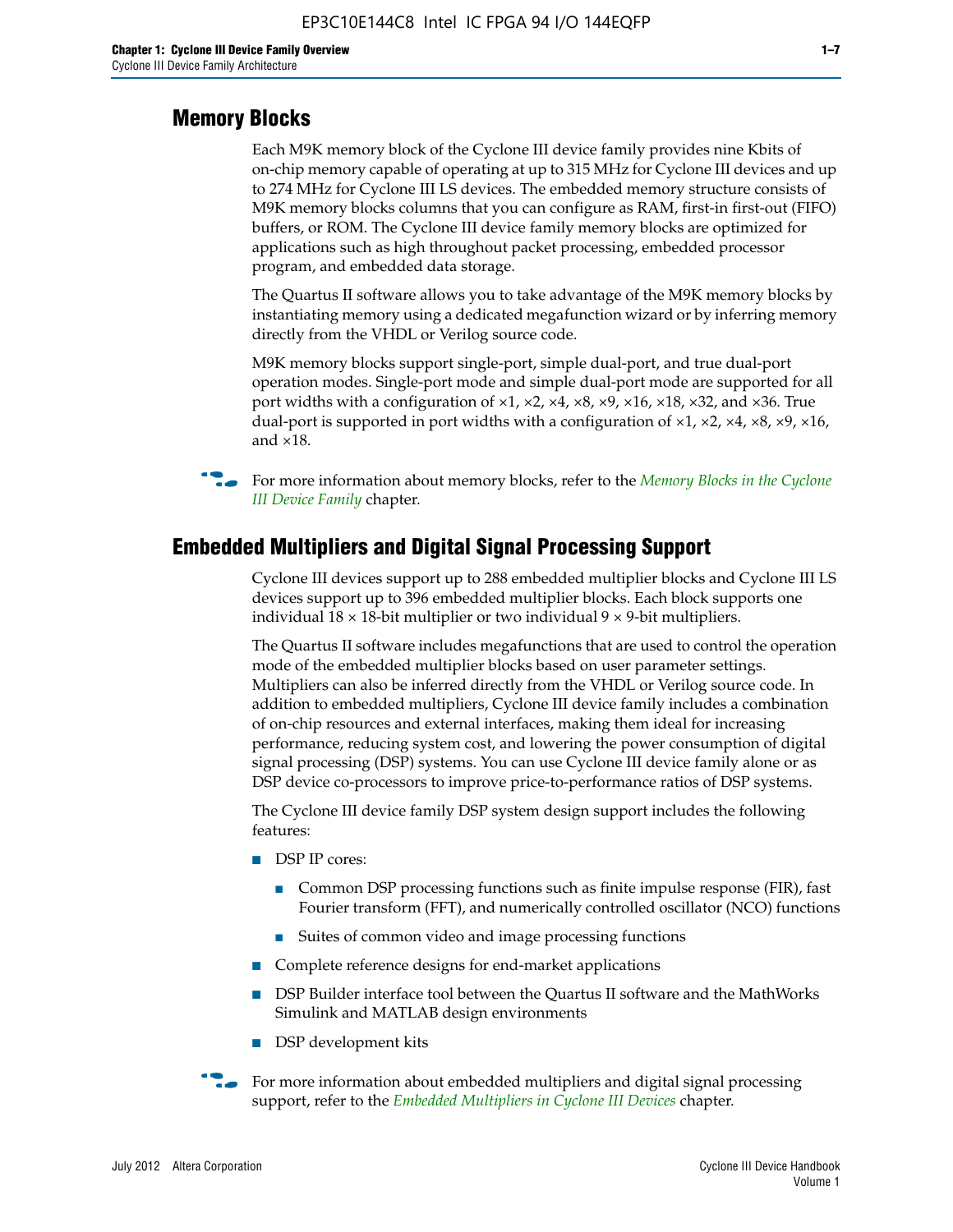#### **Clock Networks and PLLs**

Cyclone III device family includes 20 global clock networks. You can drive global clock signals from dedicated clock pins, dual-purpose clock pins, user logic, and PLLs. Cyclone III device family includes up to four PLLs with five outputs per PLL to provide robust clock management and synthesis. You can use PLLs for device clock management, external system clock management, and I/O interfaces.

You can dynamically reconfigure the Cyclone III device family PLLs to enable auto-calibration of external memory interfaces while the device is in operation. This feature enables the support of multiple input source frequencies and corresponding multiplication, division, and phase shift requirements. PLLs in Cyclone III device family may be cascaded to generate up to ten internal clocks and two external clocks on output pins from a single external clock source.

**For more PLL specifications and information, refer to the** *[Cyclone III Device Data Sheet](http://www.altera.com/literature/hb/cyc3/cyc3_ciii52001.pdf)***,** *[Cyclone III LS Device Data Sheet](http://www.altera.com/literature/hb/cyc3/cyc3_ciii52002.pdf)*, and *[Clock Networks and PLLs in the Cyclone III Device](http://www.altera.com/literature/hb/cyc3/cyc3_ciii51006.pdf)  [Family](http://www.altera.com/literature/hb/cyc3/cyc3_ciii51006.pdf)* chapters.

#### **I/O Features**

Cyclone III device family has eight I/O banks. All I/O banks support single-ended and differential I/O standards listed in Table 1–6.

| Type             | <b>I/O Standard</b>                                        |
|------------------|------------------------------------------------------------|
| Single-Ended I/O | LVTTL, LVCMOS, SSTL, HSTL, PCI, and PCI-X                  |
| Differential I/O | SSTL, HSTL, LVPECL, BLVDS, LVDS, mini-LVDS, RSDS, and PPDS |

**Table 1–6. Cyclone III Device Family I/O Standards Support** 

The Cyclone III device family I/O also supports programmable bus hold, programmable pull-up resistors, programmable delay, programmable drive strength, programmable slew-rate control to optimize signal integrity, and hot socketing. Cyclone III device family supports calibrated on-chip series termination ( $R_S$  OCT) or driver impedance matching (Rs) for single-ended I/O standards, with one OCT calibration block per side.

For more information, refer to the *[I/O Features in the Cyclone III Device Family](http://www.altera.com/literature/hb/cyc3/cyc3_ciii51007.pdf)* chapter.

#### **High-Speed Differential Interfaces**

Cyclone III device family supports high-speed differential interfaces such as BLVDS, LVDS, mini-LVDS, RSDS, and PPDS. These high-speed I/O standards in Cyclone III device family provide high data throughput using a relatively small number of I/O pins and are ideal for low-cost applications. Dedicated differential output drivers on the left and right I/O banks can send data rates at up to 875 Mbps for Cyclone III devices and up to 740 Mbps for Cyclone III LS devices, without the need for external resistors. This saves board space or simplifies PCB routing. Top and bottom I/O banks support differential transmission (with the addition of an external resistor network) data rates at up to 640 Mbps for both Cyclone III and Cyclone III LS devices.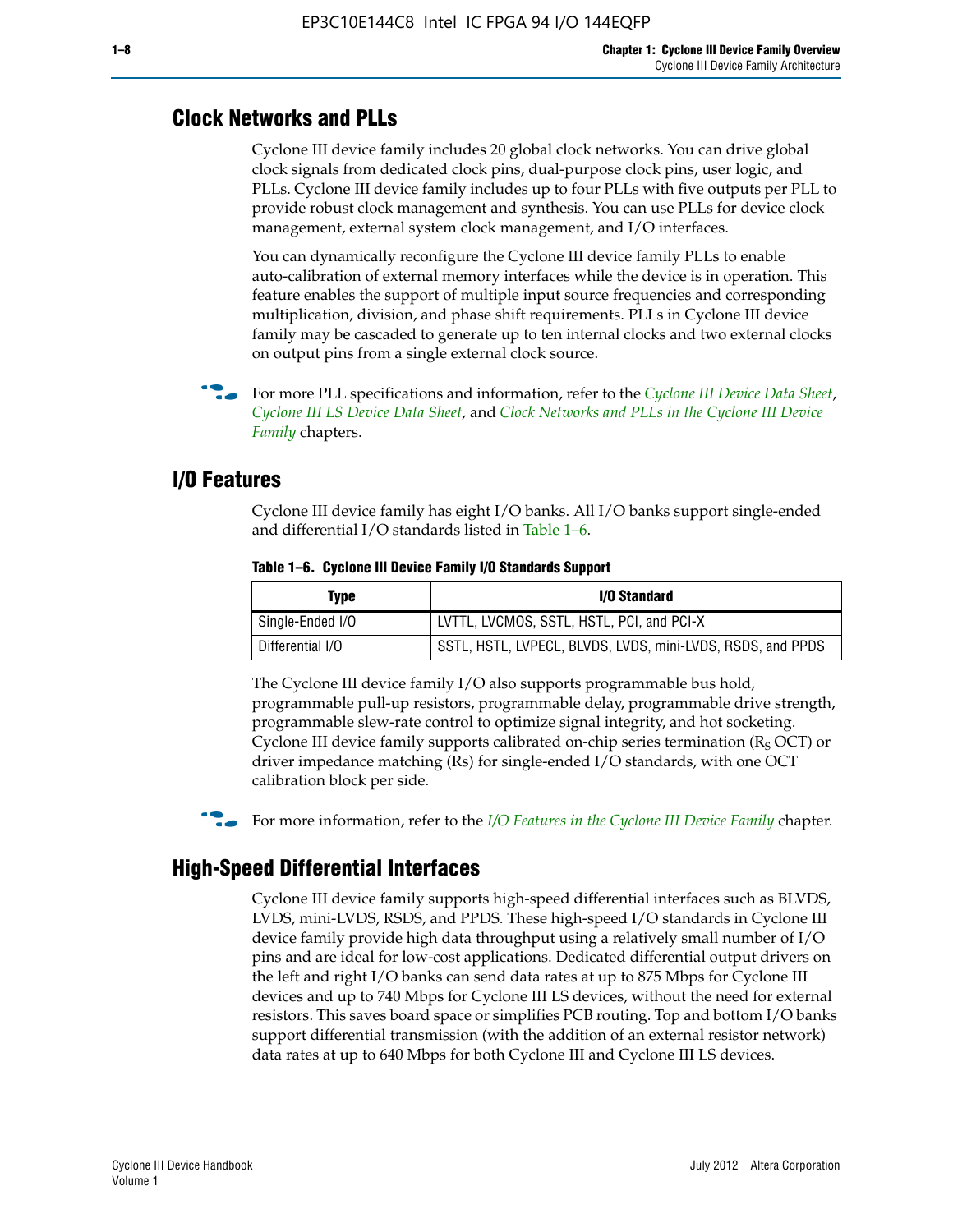**For more information, refer to the** *High-Speed Differential Interfaces in the Cyclone III* $\overline{a}$ *[Device Family](http://www.altera.com/literature/hb/cyc3/cyc3_ciii51008.pdf)* chapter.

#### **Auto-Calibrating External Memory Interfaces**

Cyclone III device family supports common memory types such as DDR, DDR2, SDR SDRAM, and QDRII SRAM. DDR2 SDRAM memory interfaces support data rates up to 400 Mbps for Cyclone III devices and 333 Mbps for Cyclone III LS devices. Memory interfaces are supported on all sides of Cyclone III device family. Cyclone III device family has the OCT, DDR output registers, and 8-to-36-bit programmable DQ group widths features to enable rapid and robust implementation of different memory standards.

An auto-calibrating megafunction is available in the Quartus II software for DDR and QDR memory interface PHYs. This megafunction is optimized to take advantage of the Cyclone III device family I/O structure, simplify timing closure requirements, and take advantage of the Cyclone III device family PLL dynamic reconfiguration feature to calibrate PVT changes.

**For more information, refer to the** *External Memory Interfaces in the Cyclone III Device [Family](http://www.altera.com/literature/hb/cyc3/cyc3_ciii51009.pdf)* chapter.

#### **Support for Industry-Standard Embedded Processors**

To quickly and easily create system-level designs using Cyclone III device family, you can select among the ×32-bit soft processor cores: Freescale®V1 Coldfire, ARM® Cortex M1, or Altera Nios® II, along with a library of 50 other IP blocks when using the system-on-a-programmable-chip (SOPC) Builder tool. SOPC Builder is an Altera Quartus II design tool that facilitates system-integration of IP blocks in an FPGA design. The SOPC Builder automatically generates interconnect logic and creates a testbench to verify functionality, saving valuable design time.

Cyclone III device family expands the peripheral set, memory, I/O, or performance of legacy embedded processors. Single or multiple Nios II embedded processors are designed into Cyclone III device family to provide additional co-processing power, or even replace legacy embedded processors in your system. Using the Cyclone III device family and Nios II together provide low-cost, high-performance embedded processing solutions, which in turn allow you to extend the life cycle of your product and improve time-to-market over standard product solutions.

 $\mathbb{I}$  Separate licensing of the Freescale and ARM embedded processors are required.

#### **Hot Socketing and Power-On-Reset**

Cyclone III device family features hot socketing (also known as hot plug-in or hot swap) and power sequencing support without the use of external devices. You can insert or remove a board populated with one or more Cyclone III device family during a system operation without causing undesirable effects to the running system bus or the board that was inserted into the system.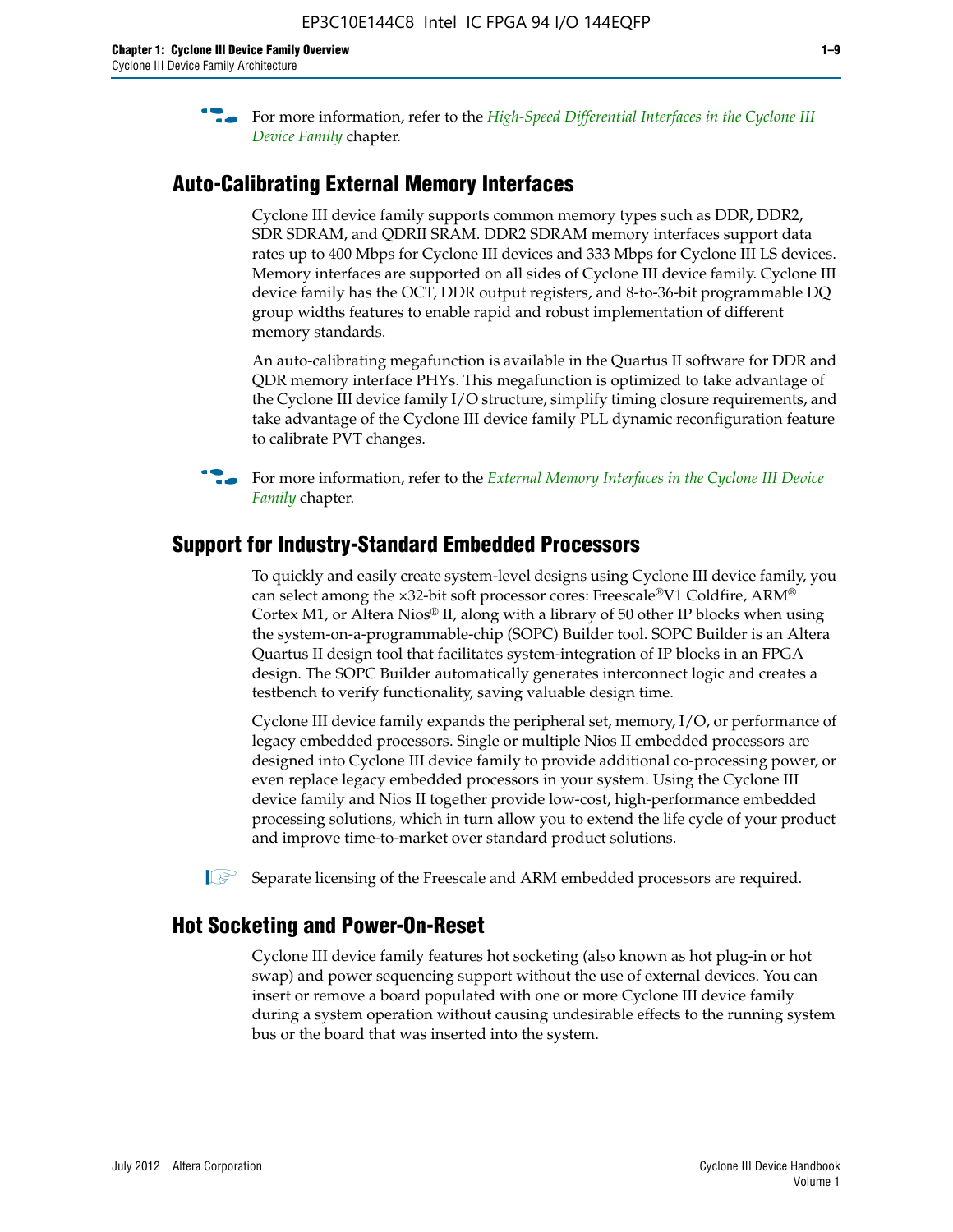The hot socketing feature allows you to use FPGAs on PCBs that also contain a mixture of 3.3-V, 2.5-V, 1.8-V, 1.5-V, and 1.2-V devices. The Cyclone III device family hot socketing feature eliminates power-up sequence requirements for other devices on the board for proper FPGA operation.

For more information about hot socketing and power-on-reset, refer to the *[Hot-Socketing and Power-on Reset in the Cyclone III Device Family](http://www.altera.com/literature/hb/cyc3/cyc3_ciii51011.pdf)* chapter.

#### **SEU Mitigation**

Cyclone III LS devices offer built-in error detection circuitry to detect data corruption due to soft errors in the CRAM cells. This feature allows CRAM contents to be read and verified to match a configuration-computed CRC value. The Quartus II software activates the built-in 32-bit CRC checker, which is part of the Cyclone III LS device.

**For more information about SEU mitigation, refer to the** *SEU Mitigation in the [Cyclone III Device Family](http://www.altera.com/literature/hb/cyc3/cyc3_ciii51013.pdf)* chapter.

#### **JTAG Boundary Scan Testing**

Cyclone III device family supports the JTAG IEEE Std. 1149.1 specification. The boundary-scan test (BST) architecture offers the capability to test pin connections without using physical test probes and captures functional data while a device is operating normally. Boundary-scan cells in the Cyclone III device family can force signals onto pins or capture data from pins or from logic array signals. Forced test data is serially shifted into the boundary-scan cells. Captured data is serially shifted out and externally compared to expected results. In addition to BST, you can use the IEEE Std. 1149.1 controller for the Cyclone III LS device in-circuit reconfiguration (ICR).

**f f**or more information about JTAG boundary scan testing, refer to the *IEEE* 1149.1 *[\(JTAG\) Boundary-Scan Testing for the Cyclone III Device Family](http://www.altera.com/literature/hb/cyc3/cyc3_ciii51014.pdf)* chapter.

#### **Quartus II Software Support**

The Quartus II software is the leading design software for performance and productivity. It is the only complete design solution for CPLDs, FPGAs, and ASICs in the industry. The Quartus II software includes an integrated development environment to accelerate system-level design and seamless integration with leading third-party software tools and flows.

The Cyclone III LS devices provide both physical and functional separation between security critical design partitions. Cyclone III LS devices offer isolation between design partitions. This ensures that device errors do not propagate from one partition to another, whether unintentional or intentional. The Quartus II software design separation flow facilitates the creation of separation regions in Cyclone III LS devices by tightly controlling the routing in and between the LogicLock regions. For ease of use, the separation flow integrates in the existing incremental compilation flow.

f For more information about the Quartus II software features, refer to the *[Quartus II](http://www.altera.com/literature/hb/qts/quartusii_handbook.pdf)  [Handbook](http://www.altera.com/literature/hb/qts/quartusii_handbook.pdf)*.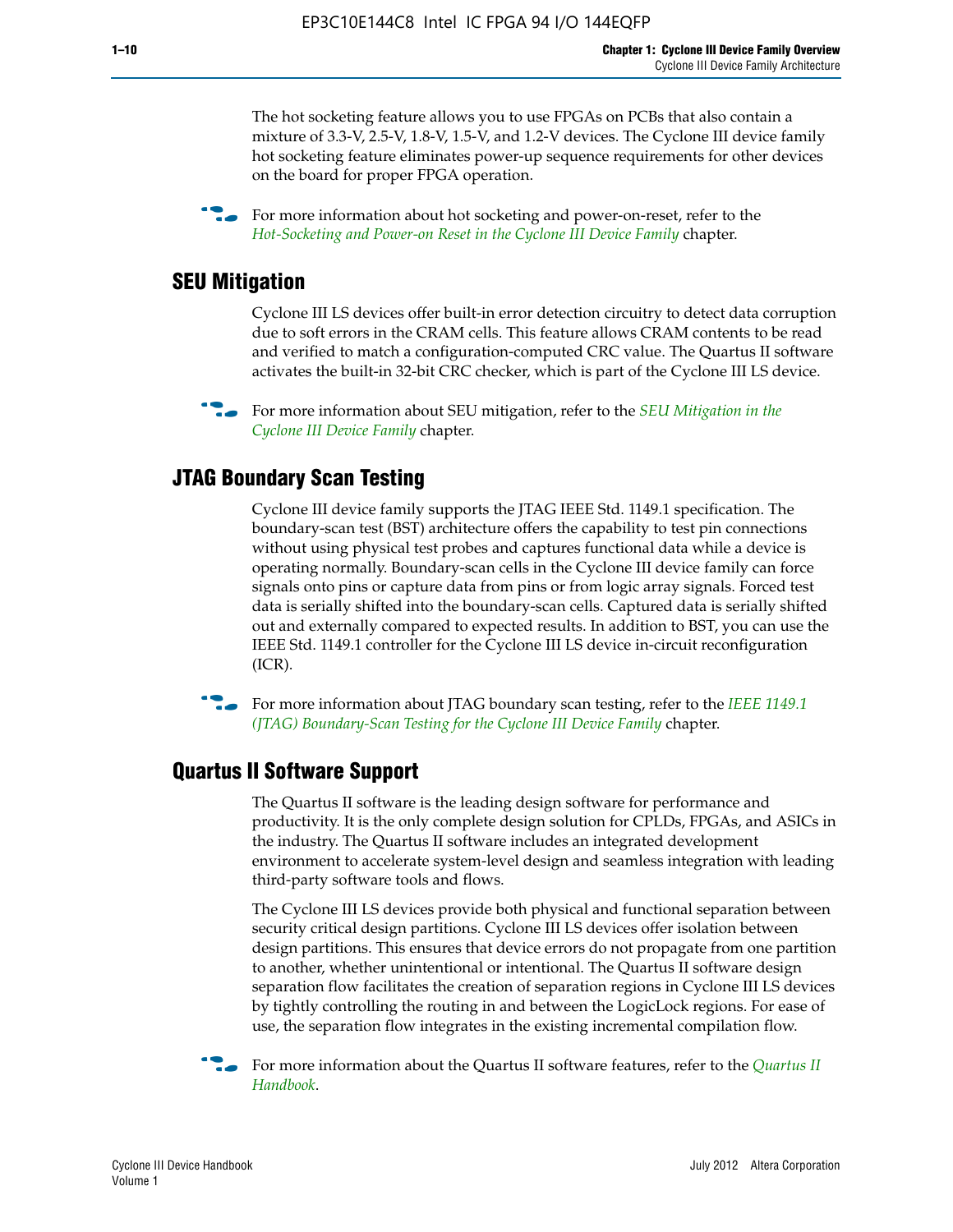## **Configuration**

Cyclone III device family uses SRAM cells to store configuration data. Configuration data is downloaded to Cyclone III device family each time the device powers up. Low-cost configuration options include the Altera EPCS family serial flash devices as well as commodity parallel flash configuration options. These options provide the flexibility for general-purpose applications and the ability to meet specific configuration and wake-up time requirements of the applications. Cyclone III device family supports the AS, PS, FPP, and JTAG configuration schemes. The AP configuration scheme is only supported in Cyclone III devices.



f For more information about configuration, refer to the *[Configuration, Design Security,](http://www.altera.com/literature/hb/cyc3/cyc3_ciii51016.pdf)  [and Remote System Upgrades in the Cyclone III Device Family](http://www.altera.com/literature/hb/cyc3/cyc3_ciii51016.pdf)* chapter.

## **Remote System Upgrades**

Cyclone III device family offers remote system upgrade without an external controller. The remote system upgrade capability in Cyclone III device family allows system upgrades from a remote location. Soft logic (either the Nios II embedded processor or user logic) implemented in Cyclone III device family can download a new configuration image from a remote location, store it in configuration memory, and direct the dedicated remote system upgrade circuitry to start a reconfiguration cycle. The dedicated circuitry performs error detection during and after the configuration process, and can recover from an error condition by reverting to a safe configuration image. The dedicated circuitry also provides error status information. Cyclone III devices support remote system upgrade in the AS and AP configuration scheme. Cyclone III LS devices support remote system upgrade in the AS configuration scheme only.

**For more information, refer to the** *Configuration, Design Security, and Remote System [Upgrades in the Cyclone III Device Family](http://www.altera.com/literature/hb/cyc3/cyc3_ciii51016.pdf)* chapter.

## **Design Security (Cyclone III LS Devices Only)**

Cyclone III LS devices offer design security features which play a vital role in the large and critical designs in the competitive military and commercial environments. Equipped with the configuration bit stream encryption and anti-tamper features, Cyclone III LS devices protect your designs from copying, reverse engineering and tampering. The configuration security of Cyclone III LS devices uses AES with 256-bit security key.

f For more information, refer to the *[Configuration, Design Security, and Remote System](http://www.altera.com/literature/hb/cyc3/cyc3_ciii51016.pdf)  [Upgrades in Cyclone III Device Family](http://www.altera.com/literature/hb/cyc3/cyc3_ciii51016.pdf)* chapter.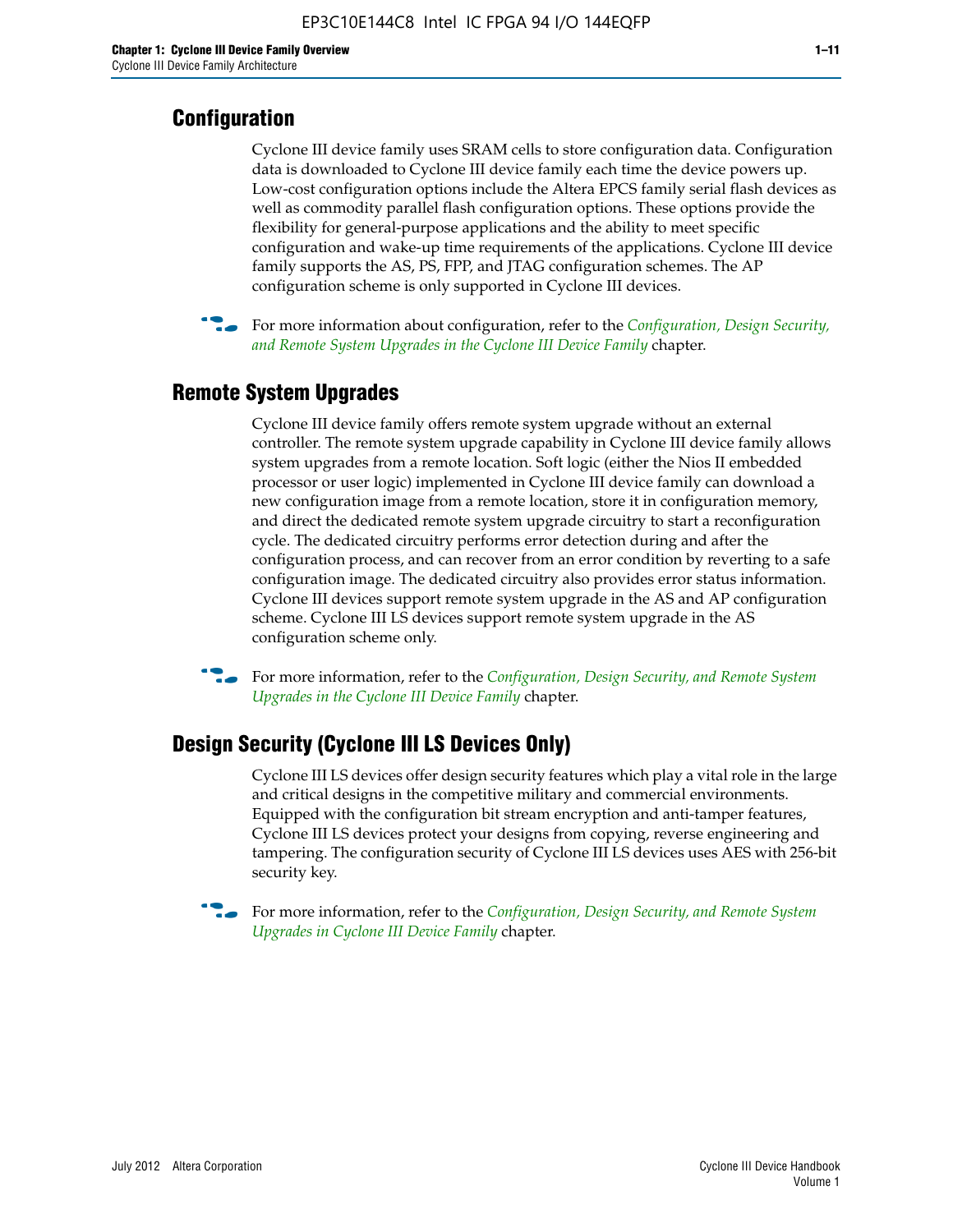## **Reference and Ordering Information**

Figure 1–1 and Figure 1–2 show the ordering codes for Cyclone III and Cyclone III LS devices.







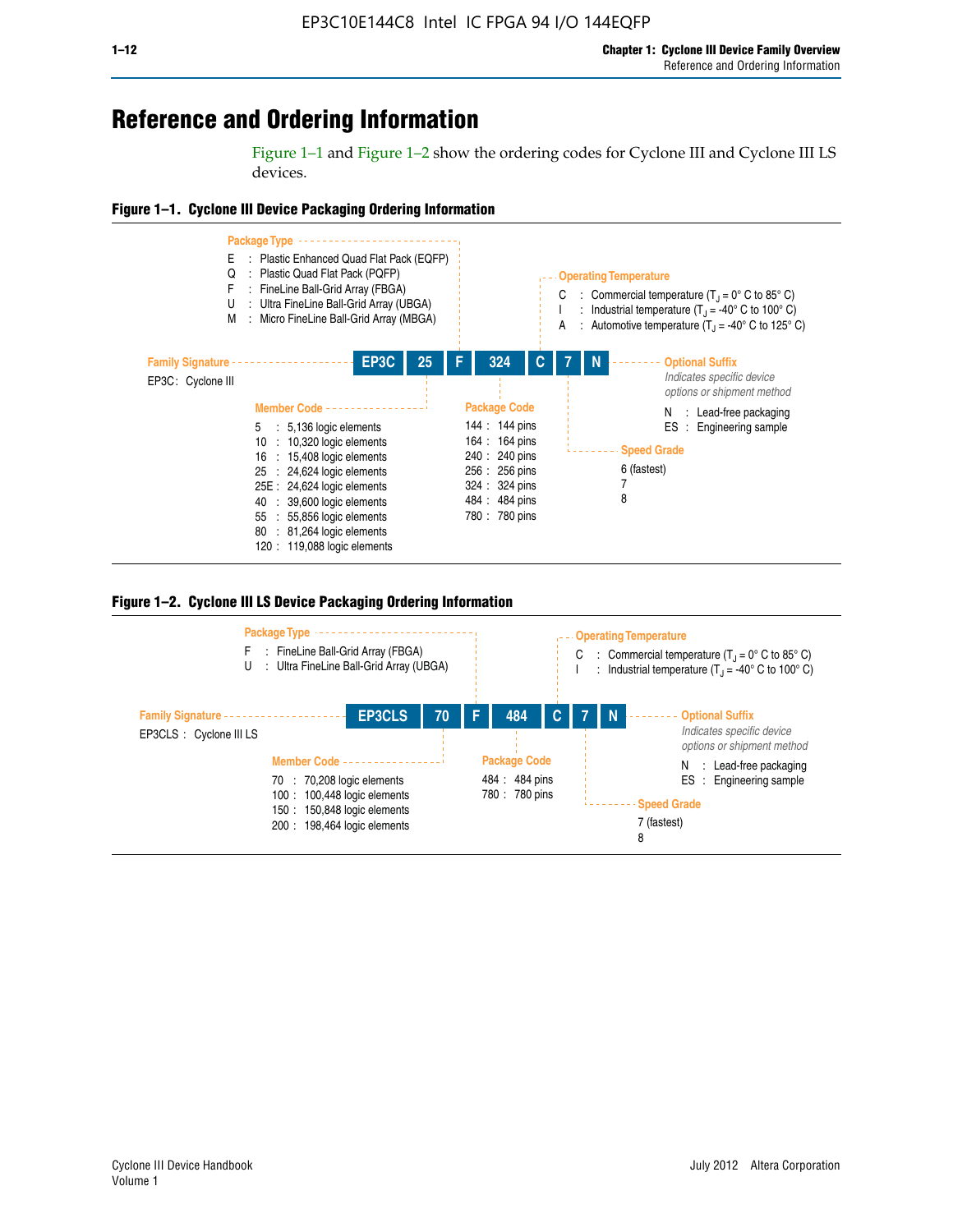# **Document Revision History**

Table 1–7 lists the revision history for this document.

| Table 1-7. Document Revision History |
|--------------------------------------|
|--------------------------------------|

| <b>Date</b>      | <b>Version</b> | <b>Changes</b>                                                                                                                                                                                                                                                                                                                                                                          |
|------------------|----------------|-----------------------------------------------------------------------------------------------------------------------------------------------------------------------------------------------------------------------------------------------------------------------------------------------------------------------------------------------------------------------------------------|
| <b>July 2012</b> | 2.4            | Updated 484 pin package code in Figure 1-1.                                                                                                                                                                                                                                                                                                                                             |
|                  |                | ■ Updated Table $1-1$ and Table $1-2$ .                                                                                                                                                                                                                                                                                                                                                 |
| December 2011    | 2.3            | ■ Updated Figure $1-1$ and Figure $1-2$ .                                                                                                                                                                                                                                                                                                                                               |
|                  |                | Updated hyperlinks.                                                                                                                                                                                                                                                                                                                                                                     |
|                  |                | Minor text edits.                                                                                                                                                                                                                                                                                                                                                                       |
| December 2009    | 2.2            | Minor text edits.                                                                                                                                                                                                                                                                                                                                                                       |
| <b>July 2009</b> | 2.1            | Minor edit to the hyperlinks.                                                                                                                                                                                                                                                                                                                                                           |
|                  |                | $\blacksquare$ Added Table 1-5.                                                                                                                                                                                                                                                                                                                                                         |
|                  |                | ■ Updated Table 1–1, Table 1–2, Table 1–3, and Table 1–4.                                                                                                                                                                                                                                                                                                                               |
| <b>June 2009</b> | 2.0            | • Updated "Introduction", "Cyclone III Device Family Architecture", "Embedded Multipliers<br>and Digital Signal Processing Support ", "Clock Networks and PLLs ", "I/O Features ",<br>"High-Speed Differential Interfaces ", "Auto-Calibrating External Memory Interfaces",<br>"Quartus II Software Support", "Configuration ", and "Design Security (Cyclone III LS<br>Devices Only)". |
|                  |                | Removed "Referenced Document" section.                                                                                                                                                                                                                                                                                                                                                  |
|                  |                | • Updated "Increased System Integration" section.                                                                                                                                                                                                                                                                                                                                       |
| October 2008     | 1.3            | Updated "Memory Blocks" section.                                                                                                                                                                                                                                                                                                                                                        |
|                  |                | • Updated chapter to new template.                                                                                                                                                                                                                                                                                                                                                      |
|                  |                | Added 164-pin Micro FineLine Ball-Grid Array (MBGA) details to Table 1-2, Table 1-3 and<br>Table $1-4$ .                                                                                                                                                                                                                                                                                |
| May 2008         | 1.2            | $\blacksquare$ Updated Figure 1-2 with automotive temperature information.                                                                                                                                                                                                                                                                                                              |
|                  |                | • Updated "Increased System Integration" section, Table 1-6, and "High-Speed Differential<br>Interfaces" section with BLVDS information.                                                                                                                                                                                                                                                |
|                  |                | Removed the text "Spansion" in "Increased System.                                                                                                                                                                                                                                                                                                                                       |
|                  |                | Integration" and "Configuration" sections.                                                                                                                                                                                                                                                                                                                                              |
|                  |                | Removed trademark symbol from "MultiTrack" in "MultiTrack Interconnect".                                                                                                                                                                                                                                                                                                                |
| <b>July 2007</b> | 1.1            | Removed registered trademark symbol from "Simulink" and "MATLAB" from "Embedded<br>Multipliers and Digital.                                                                                                                                                                                                                                                                             |
|                  |                | Signal Processing Support" section.                                                                                                                                                                                                                                                                                                                                                     |
|                  |                | Added chapter TOC and "Referenced Documents" section.                                                                                                                                                                                                                                                                                                                                   |
| March 2007       | 1.0            | Initial release.                                                                                                                                                                                                                                                                                                                                                                        |